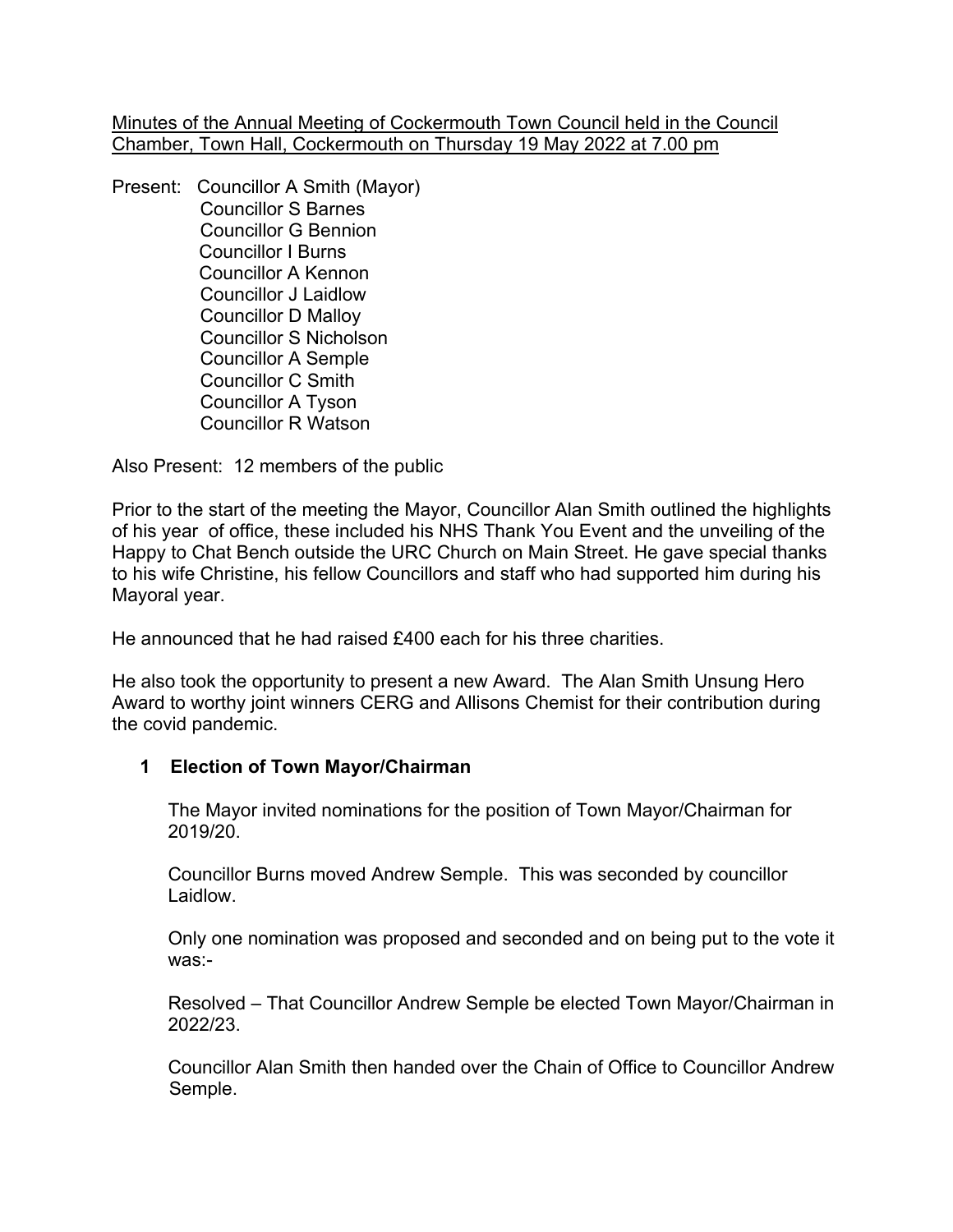The new Mayor then read out and signed his Declaration of Acceptance of Office and took over the Chair. The Mayor thanked Councillor Alan Smith and his wife Christine for all their hard work during their Mayoral year. He also thanked fellow councillors for their nomination.

Councillor Semple announced that his wife Helen would be his Mayoress. He presented her with her chain of office.

The Mayor announced that that his charity would be West Cumbria Hospice at Home.

# **2 Election of Deputy Town Mayor/Vice Chairman**

The Mayor invited nominations for the position of Deputy Mayor/Vice Chairman.

Only one nomination was received and seconded and on being put to the vote it was:-

Resolved – That Councillor J Laidlow be elected as the Deputy Town Mayor/Vice Chairman of the Council for 2022/23.

The Town Mayor then presented the Deputy Mayor's badge to the Deputy Mayor/Vice Chairman.

The new Deputy Mayor then read out and signed her Declaration of Acceptance of Office and thanked councillors for their nomination.

# **3 Declaration of Interest**

Councillors A Smith & A tyson declared a personal interest in item 8 on the agenda due to being members of the Development Panel.

# **4 Minutes**

Resolved – That the Mayor be authorised to sign as a correct record the minutes of the ordinary meeting of Cockermouth Town Council held on 20 April 2022.

# **5 Minutes**

Resolved – That the Mayor be authorised to sign as a correct record the minutes of the special planning meeting held on 3 May 2022.

# **6 Public Participation**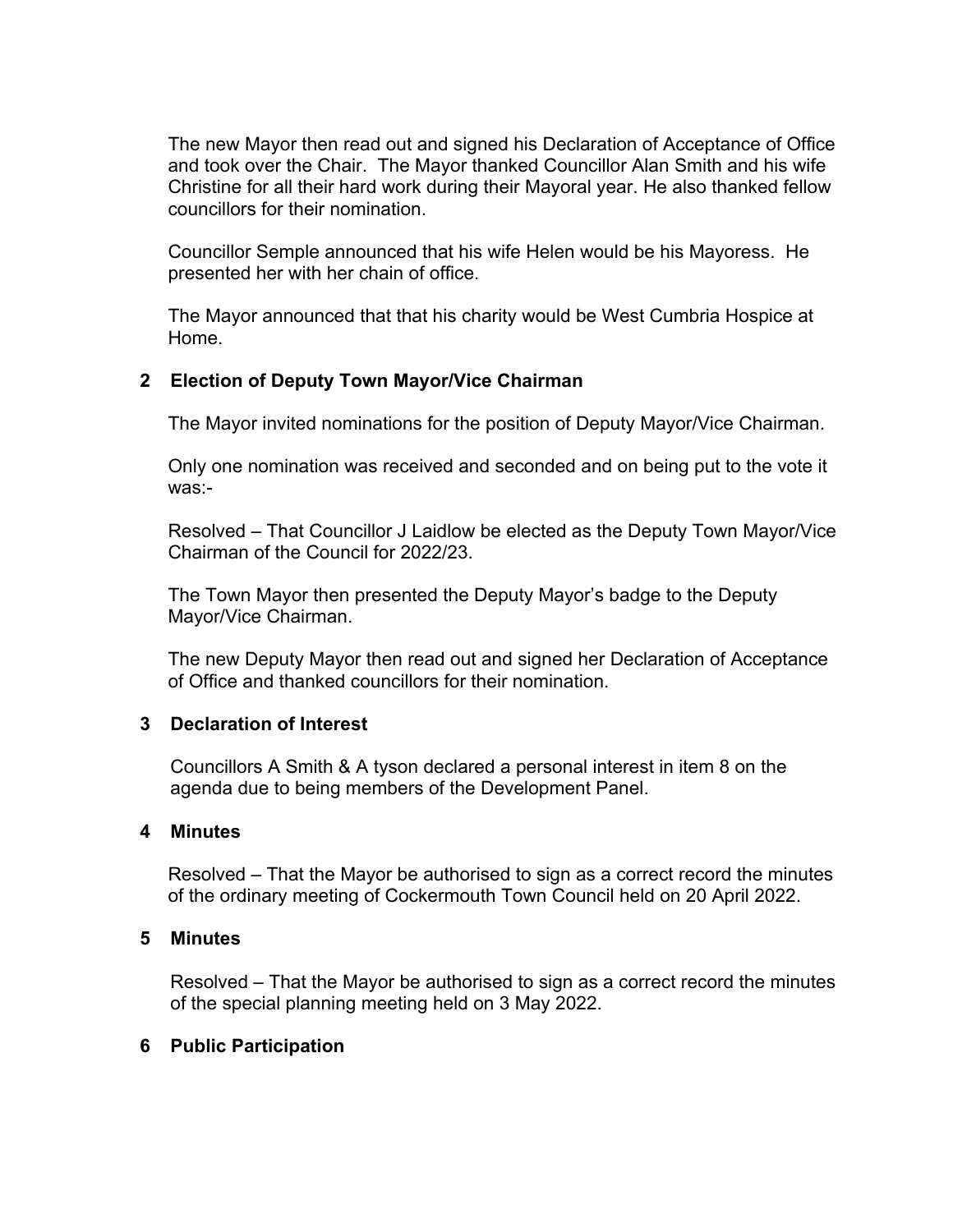No members of the public wished to speak in accordance with the public participation scheme.

## **8a Planning Matters**

## Reference: **HOU/2022/0091**

 Proposal: To install up to 16 ground mounted solar PV panels (~32m2, ~7kWp) in the garden

Location: Wyndham Lodge, Cockermouth

Recommended - Approval

## Reference: **FUL/2022/0102**

Proposal: Proposed alterations to roof to incorporate roof deck

Location: 7A Station Street, Cockermouth

Recommended - Approval

## Reference: **HOU/2022/0086**

Proposal: Alterations and extensions for living kitchen diner and utility room

Location: 6 Dunmail Crescent, Cockermouth

Amendment: Addition of the 2m boundary fences

Recommended – Approval

#### Reference: **LBC/2022/0015**

 Proposal: Listed building consent to replace external render to front and side (incl boundary wall) and install external light over front door

Location: Kirkgate House, Kirkgate, Cockermouth

Recommended - Approval

#### Reference: **HOU/2022/0095**

 Proposal: Alterations to kitchen and bathroom, door and windows amended to rear and the provision of a new external spiral staircase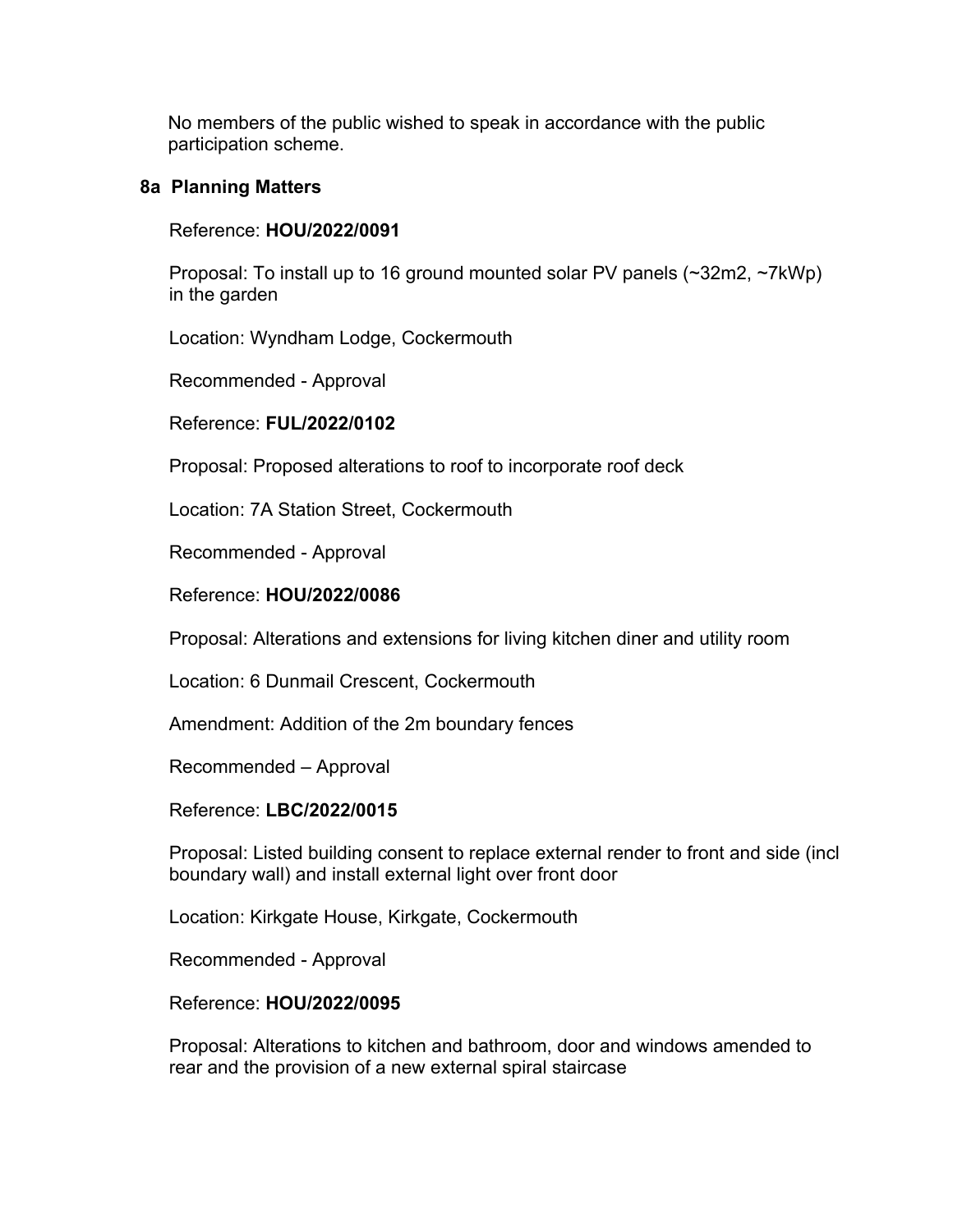Location: 26 Kirkgate, Cockermouth, CA13 9PJ

Recommended - Approval

## Reference: **HOU/2022/0093**

Proposal: Extension and alterations to existing dwelling

Location: 4 Evening Hill Drive, Cockermouth

Recommended - Approval

## Reference: **FUL/2022/0092**

 Proposal: Replace hard wood sash windows with composite sash windows and wooden doors to be replaced with composite doors, east, south and west elevations to be re-rendered with K-Rend

Location: Edward Lynton Court, Croftside, Cockermouth

Recommended - Approval

#### **9a Schedule of Payments**

Resolved – That the schedule of payments in the sum of £21,685.40 be formally approved for payment.

#### **9b Internal Auditors Report**

 Agreed – That the contents of the year end report by our Internal Auditor be noted. There were no matters arising.

#### **9c Audit Commission Return for the Year ended 2021/22**

Resolved – (a) That Section 1 of the annual return relating to the Annual Governance Statement be formally certified and the accounts approved and duly signed by the Clerk/RFO and the Chairman.

 (b) That section 2 of the Annual Return relating to the Accounting Statements be also formally approved and signed by the Chairman and Clerk.

 (c) That it be noted that Section 4 of the Annual Return has been duly completed by our internal auditor.

 (d) That it be noted that the required notice concerning the appointment of date for the exercise of elector's rights will be displayed.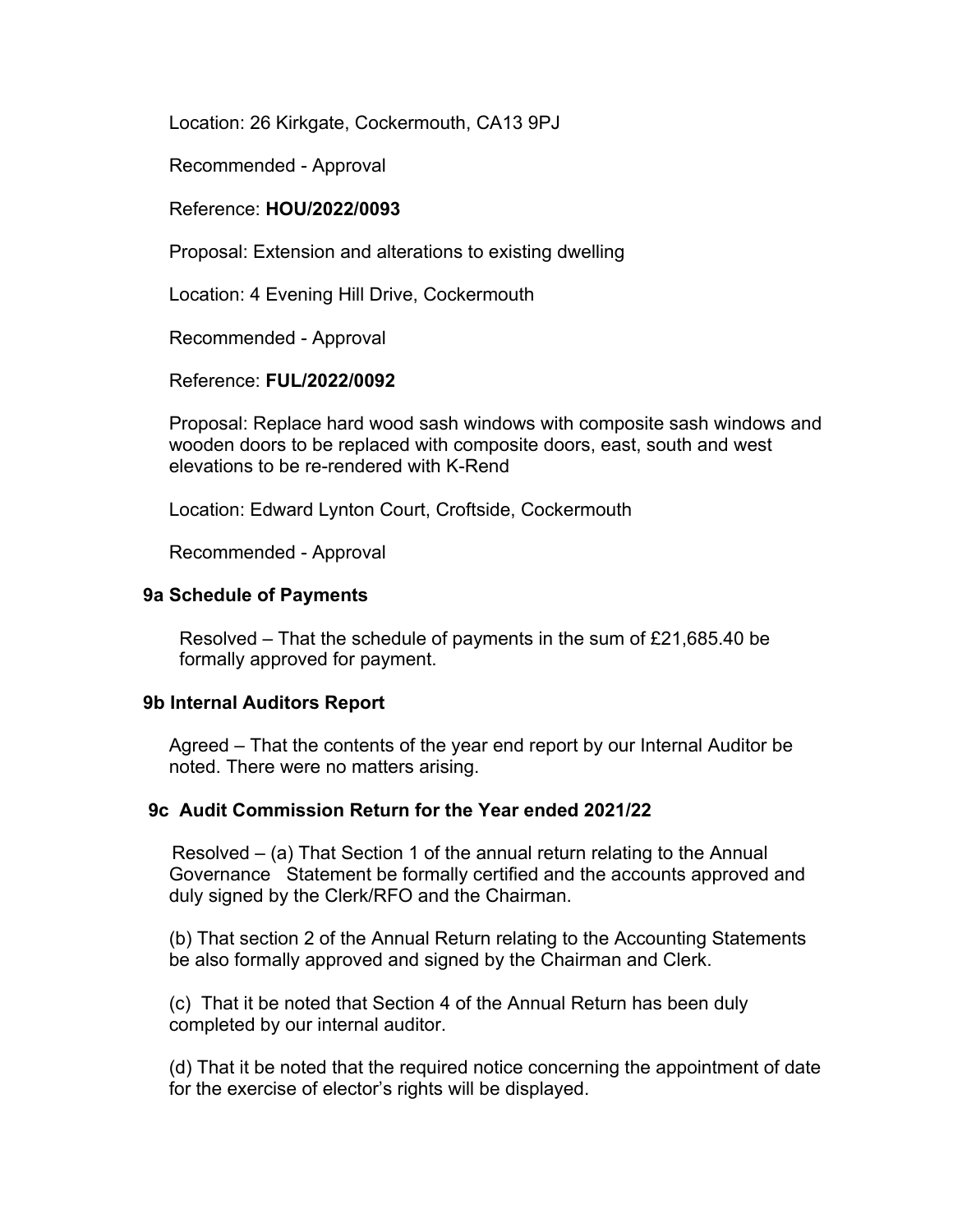(e) That it be noted that the Clerk will send the documentation required by the external auditor as soon as practicable prior to the 30 June 2022.

## **10 Correspondence**

.

## **10a LGR Town & Parish Newsletter**

Agreed – That the contents of the newsletter dated 6 May 2022 be noted.

# **10b Rural Community Energy Fund – Feasibility Study**

Sustainable Keswick (SK) has secured £25k from the Rural Community Energy Fund (RCEF) to carry out a feasibility study into developing a community low energy project encompassing the use of solar, electric vehicle charging points and the potential for an EV car club.

 The funding will pay for a consultant to carry out a feasibility study on our behalf although the community will help steer the project.

 The aim of the project is to find a critical mass of buildings in Keswick and Cockermouth whose owners are willing to participate in a community project and to determine a viable financial delivery model.

 The basic idea of community energy is that the community owns the solar panels (usually financed by a community share offer) and rent the roof space from the building owners via a long-term lease. The community then sells the electricity generated to the building owner and any surplus to the grid. Any profit made will pay shareholders a return on their investment.

 The EV charge points and car club elements of the project are additional extras but are an important in offering integration of low carbon energy and transport solutions.

 SK were looking to invite a representative from Cockermouth Town Council to join the Project Steering Group.

 Resolved – a) That Cockermouth Town Council takes part in the free feasibility study and that Stephen Barnes be appointed onto the Project Steering Group.

 b) That the Town Clerk enquires if land based candidate sites e.g. Towers Lane could also be considered as part of the feasibility study along side roof based schemes.

# **10c Parish Notice Board**